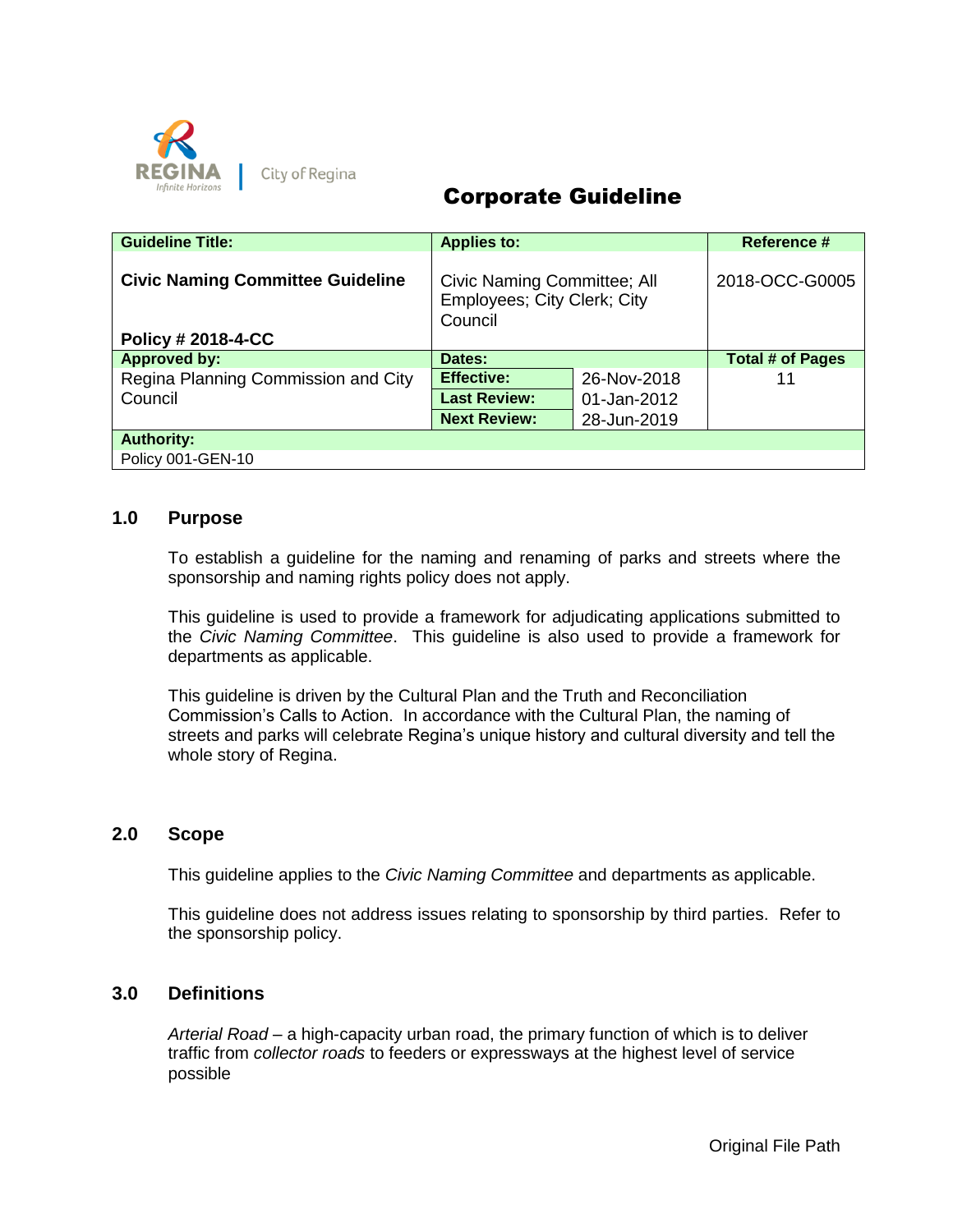*Civic Naming Committee* – Administrative committee that adjudicates street and park naming applications based on the approved Guidelines

*Collector Road* – a low-to-moderate-capacity road which serves to move traffic from *local roads* to *arterial roads* and which is designed to provide access to residential properties

*Directionals* – words that incorporate a cardinal or ordinal direction (e.g. North, South, Northwest, etc.)

*Duplicate Names* – names of honourees that are spelled identically, even if pronunciation differs between two honourees

*Knowledge Keepers/Elders –* a person recognized by a First Nations community as having knowledge and understanding of traditional culture of the community. Individuals possess knowledge and wisdom of spiritual and social traditions, coupled with the recognition and respect of community members. "Elder" is the most common contemporary English word for these individuals, although many First Nations utilize different traditional terms to describe these individuals.

*Local Road* – a low capacity road which provides access to residential properties. *Local roads* typically connect to *collector roads*.

*Master List of Street and Park Names –* a subset of the *Street Where You Live* dataset that includes all names approved by the *Civic Naming Committee* for use as a street or park name. Names may be reserved for a specific development or available for general use. List is available online at the Open Data website at <http://open.regina.ca/dataset/street-where-you-live-list>

*Name Suffix* – the way designator that accompanies a commemorative or administrative name to create a *total name* (e.g. Way, Road, Street, Crescent, etc.)

*Soundalike Names* – names that sound alike when the name is spoken aloud but that may be spelled differently, or that sound sufficiently similar that a person in distress may mispronounce the name in such a way to cause confusion for way finding (e.g. Hutchison, Hutchinson; Smith, Smyth; Johnson, Johnsen)

*Street Where You Live* – a dataset of names that have been used as street or park names or are approved to be used in future as street or park names. The dataset includes all non-numbered names of public and private roads, park names, and names that have been approved but not yet assigned to a street or park, also known as the *Master List of Street and Park Names.*

*Theme Naming* – names within a neighbourhood or subdivision that have a commonality to create a sense of place or belonging

*Topographic Feature* – surface feature or geographical contours of the land, both natural and manmade

*Total Name* – street name that includes both the commemorative or administrative name and the *name suffix* (e.g. Wascana Parkway, Albert Street)

*Tradition bearer* – a person or group of people (living or deceased) with a high degree of knowledge of and the skills required to perform or recreate specific elements of intangible cultural heritage, especially aspects that may be rare or in danger of being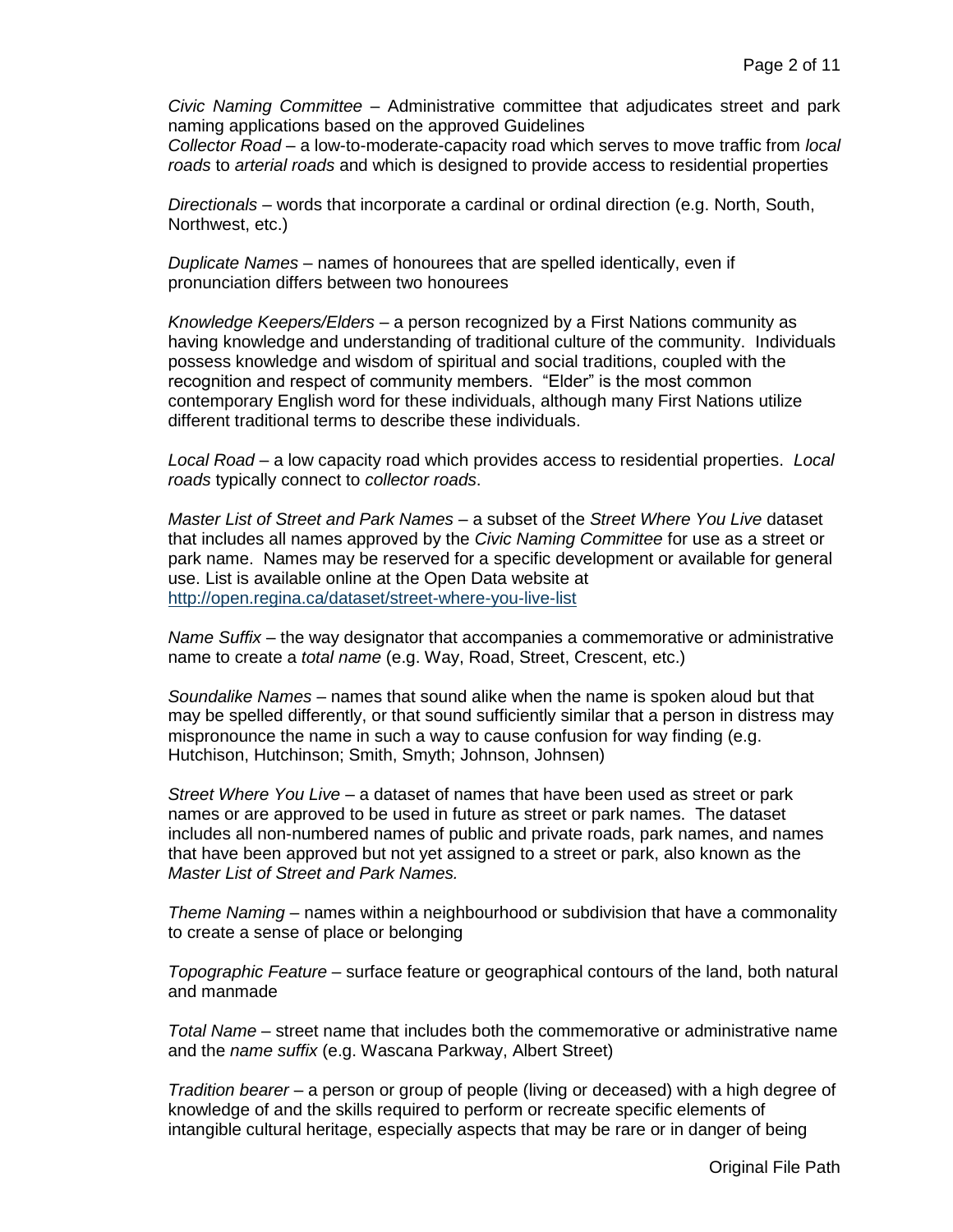lost, including oral traditions and expressions, performing arts, social practices, rituals and festive events, knowledge and practices that involve nature and the universe, traditional craftsmanship or knowledge of traditional activities related to living off the land and to household economy

*Treaty 4 Area Language Groups* – Language groups that can be found within the Treaty 4 area, whether signatories to Treaty 4 or not, including Cree, Saulteaux, Michif, Siouan (Lakota, Nakoda, Dakota), and Dene

# **4.0 General Guidelines for Street and Park Names:**

- 4.1 All materials submitted to the *Civic Naming Committee* in conjunction with street and park name applications will be considered public information;
- 4.2 All new park and street names within the City of Regina must be approved by the *Civic Naming Committee* in accordance with these guidelines;
- 4.3 There will be no use of awkward, corrupt, discriminatory or derogatory names, and no discrimination with regard to religion; creed; marital status; family status (parent-child relationship); sex (including pregnancy); sexual orientation; disability (physical or mental); age (18 and over); colour; ancestry; nationality; place of origin; race or perceived race; receipt of public assistance; and gender identity in adjudicating names in accordance with these guidelines. Proposed names must be in compliance with the Saskatchewan Human Rights Code;
- 4.4 Approved names for streets and parks must not be problematic for dispatching emergency services personnel (i.e. *duplicate* or *soundalike names.*) Health and safety is the highest priority in street and park naming;
- 4.5 *Theme naming* for streets and parks within a neighbourhood or subdivision is permitted so long as the theme is in accordance with the guidelines. *Theme naming* that utilizes a common word as a prefix to the street name (e.g. Wascana, Green) will not be permitted;
- 4.6 All street and park names, regardless of language of origin, must be rendered in the modern English alphabet on the primary signage on the pole to facilitate way-finding and mail delivery. Additional signage featuring syllabics in one of the *Treaty 4 Area Language Groups* or other cultural groups with a strong connection to the area may be added as secondary signage;
- 4.7 *Directionals* may not be incorporated into the prefix of a street or park name (e.g. North Victoria Avenue, Northeast Pasqua Street, etc.);
- 4.8 Street and Park Naming Honours: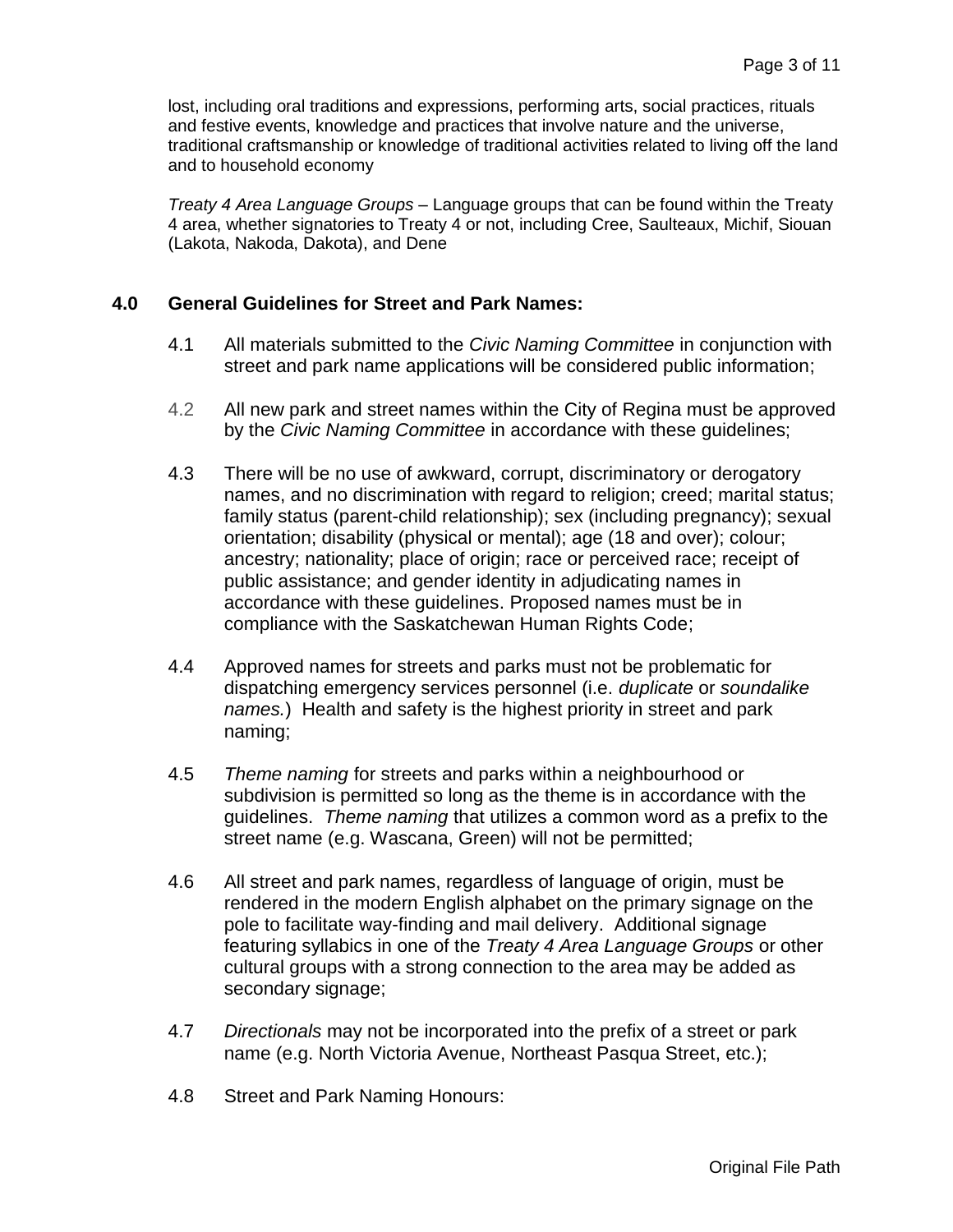- 4.8.1 A person or persons who have:
	- 4.8.1.1 Performed actions which have brought special credit to the City of Regina, Province of Saskatchewan, or Canada;
	- 4.8.1.2 Fostered equality, enhanced community and/or reduced discrimination within the City of Regina, Province of Saskatchewan, or Canada;
	- 4.8.1.3 Served in an elected capacity at the municipal, provincial, federal or Indigenous government level representing Regina and district for at least two terms;
	- 4.8.1.4 To qualify under 4.8.1.1, an individual must have gone above and beyond the successful completion of duties associated with their profession. Longevity of service does not qualify as service above and beyond the successful completion of duties associated with their profession;
	- 4.8.1.5 If a person qualifies for honour but is not in compliance with 4.4, the person's name shall be added to the *Street Where You Live* spreadsheet under the existing *duplicate*  or *soundalike* street or park name;
	- 4.8.1.6 In the case of an Indigenous person, the honouree may specify if they would like to use their English surname or a translated name or Indigenous name.
- 4.8.2 Concepts, traditions or *tradition bearer*(*s)* within the Indigenous community;
- 4.8.3 Names, titles or properties associated with the Royal Family, in keeping with Regina's nickname of "The Queen City";
- 4.8.4 A *topographic feature* within the neighbourhood in which the street or park resides:
	- 4.8.4.1 A *topographic feature* name must not duplicate a street named for the neighbourhood;
	- 4.8.4.2 A *topographic feature* name may honour a *topographic feature* that was formerly located in or near the neighbourhood where the street currently resides (e.g. a hill that has now been flattened, a creek that has now been diverted, a landmark now removed);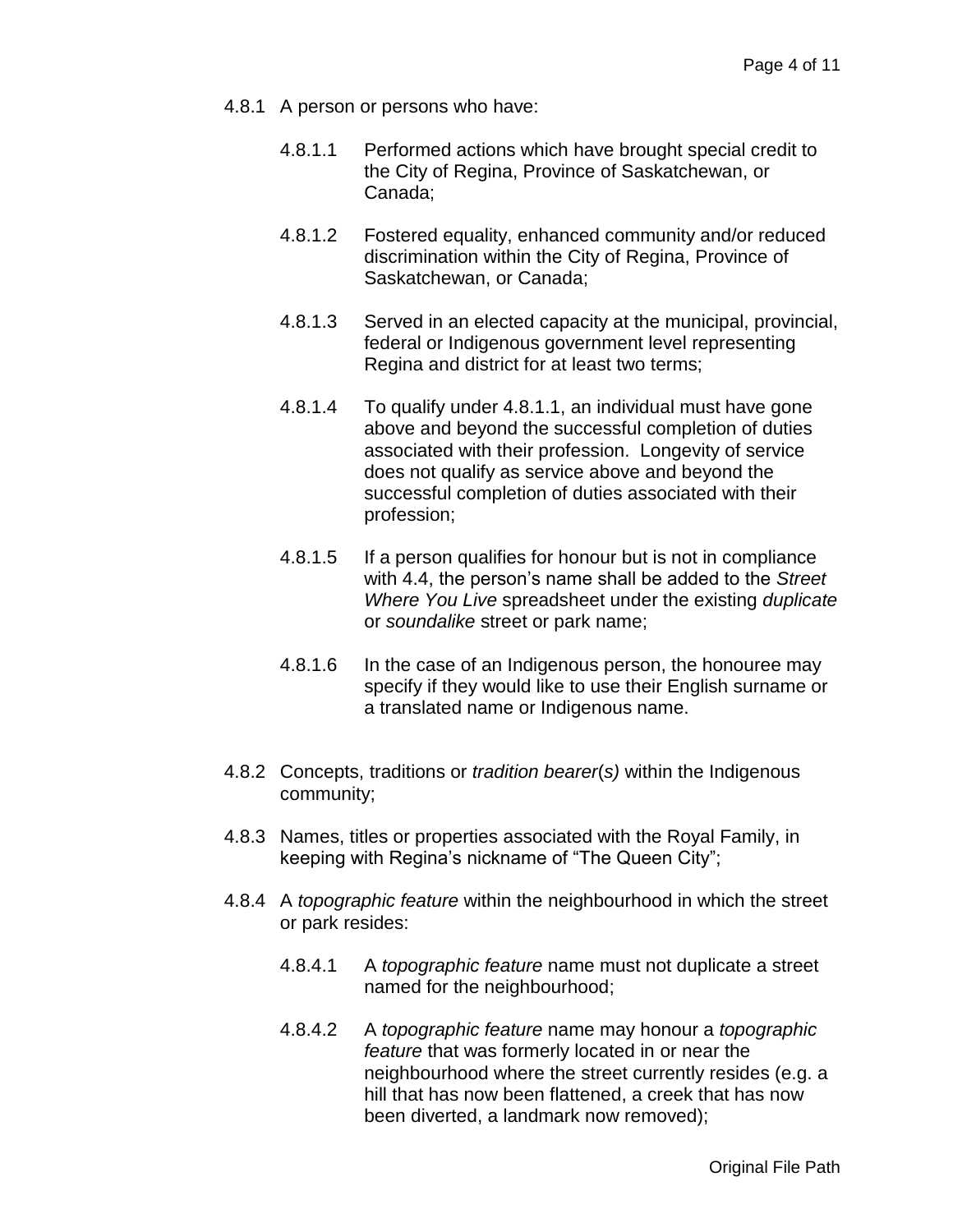- 4.8.4.3 A *topographic feature* name may be either in English or one of the *Treaty 4 Area Language Groups*. If an existing street or park name in English has been derived directly from a *Treaty 4 Area Language Group*, a notation will be made in the *Street Where You Live* spreadsheet (e.g. Pasqua is derived from Paskwāw, for "prairie").
- 4.8.5 Flora or fauna native to Saskatchewan:
	- 4.8.5.1 Flora or fauna names may be derived from a living or an extinct species;
	- 4.8.5.2 Flora or fauna names may be either in English or one of the *Treaty 4 Area Language Groups*;
	- 4.8.5.3 The same English root word may be translated into one or more of the *Treaty 4 Area Language Groups* and reused within the City of Regina;
	- 4.8.5.4 If a flora or fauna name in two or more of the *Treaty 4 Area Language Groups* is not in compliance with 4.4, the flora or fauna name will be approved for use only once. A notation will be made in the *Street Where You Live* spreadsheet that the name is linguistically similar in multiple languages of the *Treaty 4 Area Language Groups* (e.g. This word is nearly identical in Siouan languages.);
	- 4.8.5.5 If a flora or fauna name in English for an existing park or street has been derived directly from a *Treaty 4 Area Language Group*, a notation of the name's origin will be made in the *Street Where You Live* spreadsheet (e.g. moose);
	- 4.8.5.6 Primary signage must utilize the modern English alphabet, regardless of language of origin.
- 4.9 Naming Quota Requirements:
	- 4.9.1 Developers collaborate with the Civic Naming Committee to work toward achieving a target of 25% of street and 50% of park names within a concept plan bearing a name with an Indigenous connection.
	- 4.9.2 Developers must select 25% of street or park names for new concept plans from the list of available street names as at January 1, 2018 until all street and park names are utilized from the list;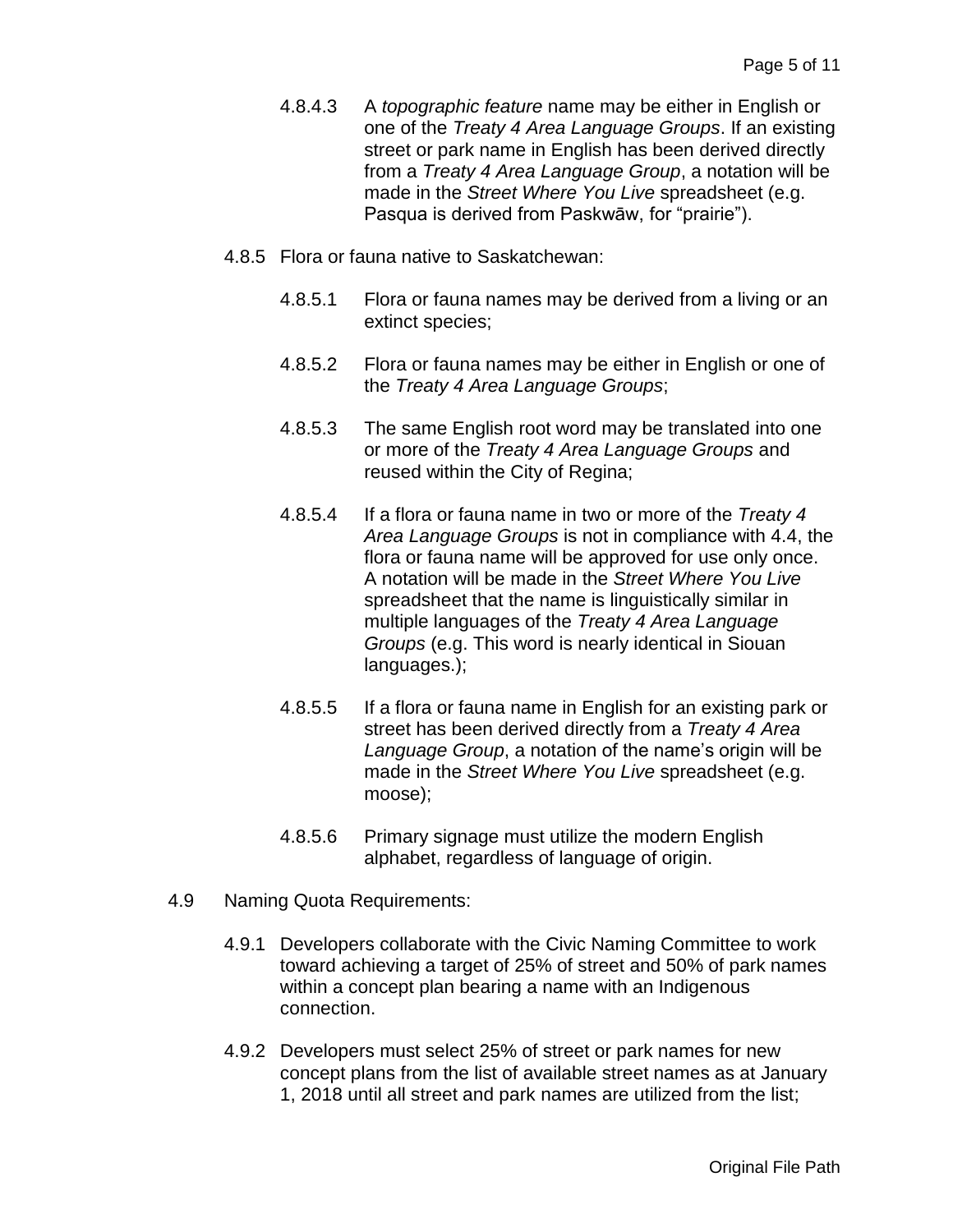- 4.9.3 To allow for completion of existing neighbourhoods, street names that were approved for neighbourhoods and reserved for development companies as at November 1, 2017 may be counted within the 25% of street or park names required to be used from the list.
- 4.10 Street or Park Name Translations:
	- 4.10.1 An applicant may apply to have an existing street or park name translated into one of the *Treaty 4 Area Language Groups*;
	- 4.10.2 The *Civic Naming Committee* will review all translation requests and present Administration with recommendations on the request;
	- 4.10.3 Where appropriate, the *Civic Naming Committee* may consult with *Knowledge Keepers/Elders* on matters pertaining to the request and the translation;
	- 4.10.4 For parks, the number of *Treaty 4 Area Language Groups* honoured will be left to the discretion of the Administration. There is no character limit to park signage, therefore park signage may honour multiple *Treaty 4 Area Language Groups*;
	- 4.10.5 Each signpost will bear no more than two street name signs for a single street, one in English which is required for way finding and Canada Post, and one in the requested *Treaty 4 Area Language Group*;
	- 4.10.6 Only one of the *Treaty 4 Area Language Groups* will be selected for signage for each road;
	- 4.10.7 Signage requests for multiple languages within the *Treaty 4 Area Language Group* will be determined on a first come, first served basis, unless there is a logical reason that one language group would be preferred over another (e.g. if the name is derived from a specific *Treaty 4 Area Language Group*, if the commemorative name honours an individual with a connection to a particular *Treaty 4 Area Language Group*);
	- 4.10.8 The Administration may place limits on translated street or park signs to control costs. The exact cost control mechanisms are left to the discretion of the Administration (e.g. limiting signage to a specific subdivision or neighbourhood, phasing in additional signage over multiple years);
	- 4.10.9 Individuals, groups or organizations may offer to pay all or part of the cost for translated signs to facilitate timely placement of signage (e.g. crowdfunding, sponsorship, donations).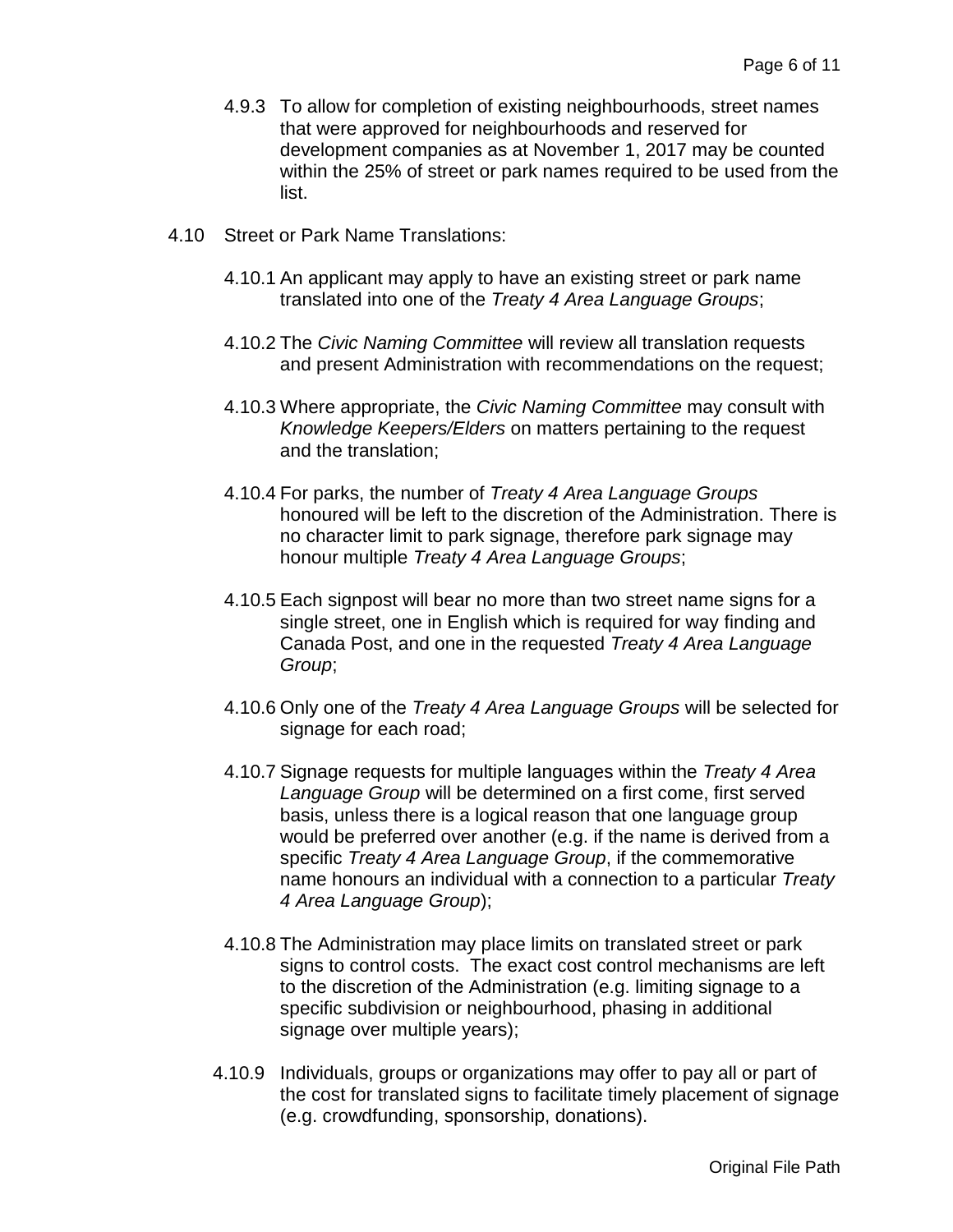- 4.11 Street or Park Name Changes:
	- 4.11.1 Street or park name changes will be considered for review if the change meets one of the following criteria:
		- 4.11.1.1 The name poses a threat to health and safety and/or wayfinding;
		- 4.11.1.2 The name honouring a person has been misspelled;
		- 4.11.1.3 The historical legacy of the namesake of a street or park has been found to be unfitting of honour (see 4.11.5)
	- 4.11.2 Street or park name changes submitted under 4.11.1.1 or 4.11.1.2 are housekeeping changes. The City Clerk, working through the *Civic Naming Committee*, has delegated authority to approve a street or park name change under 4.11.1.1 or 4.11.1.2. City Council will be informed of any name changes approved by the City Clerk via the *Civic Naming Committee* annual report;
	- 4.11.3 The proposed new name for a street or park must be approved first by the *Civic Naming Committee* in accordance with these guidelines;
	- 4.11.4 In the case of a street or park name change submitted under 4.11.1.1, a new street or park name will be selected by the Administration, with preference given to names on the list of available street and park names;
	- 4.11.5 Street or park name changes submitted under 4.11.1.3 will be adjudicated by City Council:
		- 4.11.5.1 A report will be written by the Administration addressing the requested name change utilizing criteria approved by City Council;
		- 4.11.5.2 Consultation with stakeholders and rights holders will be conducted before the report is written;
		- 4.11.5.3 Criteria for the Administration to apply when writing a report addressing the historical legacy of the namesake of a commemorative name will be developed by the Administration in 2018 and submitted for consideration to City Council;
		- 4.11.5.4 Until 4.11.5.3 is complete, requests for renaming under 4.11.1.3 will be tabled pending a report on 4.11.5.3 to City Council.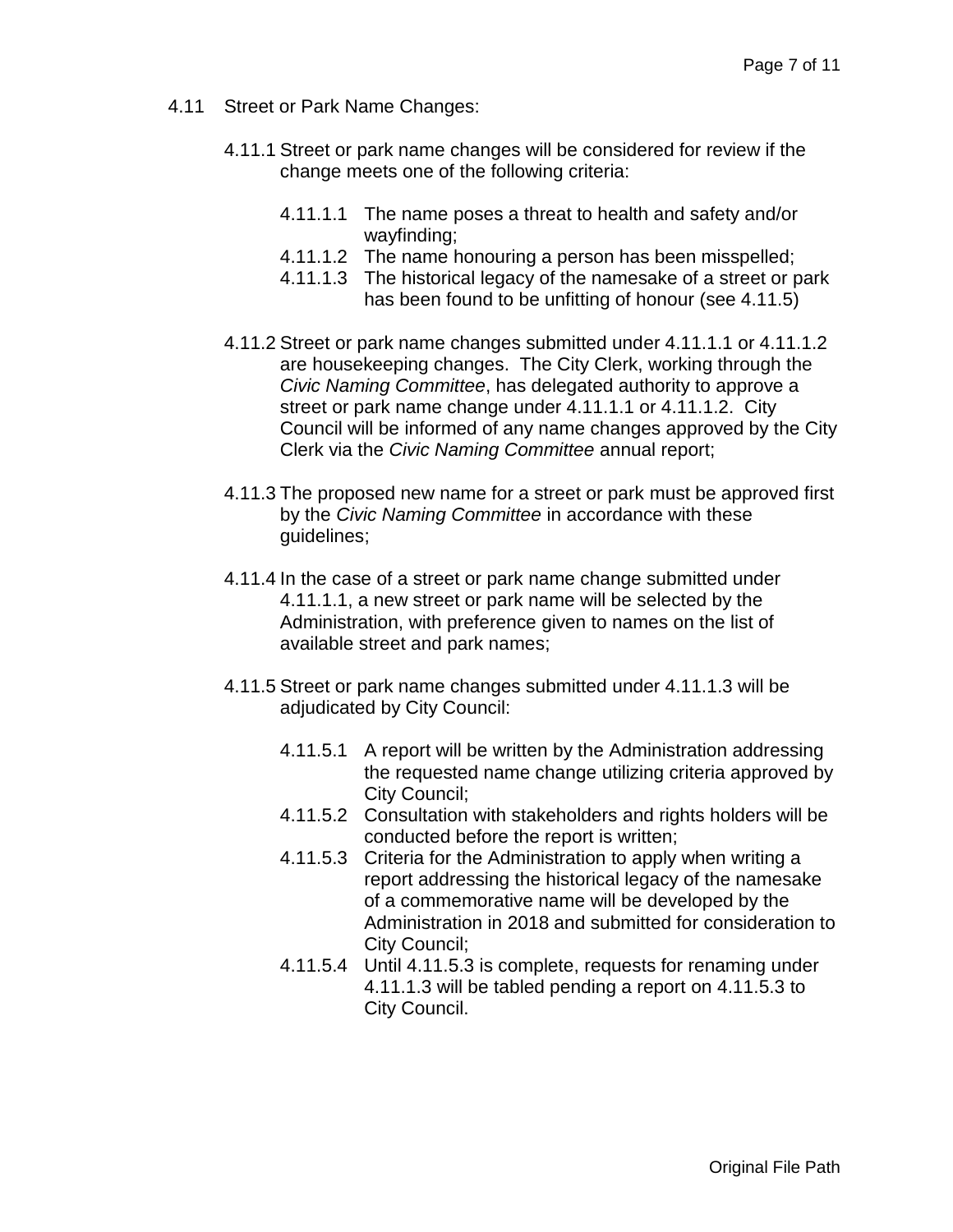# **5.0 Specific Guidelines for Naming Streets:**

- 5.1.1 When a street name honours a person or persons, surnames alone will be approved for use. Royal Family members may use a title and first name, or first name only (e.g. Prince George, Charlotte);
- 5.1.2 *Total names* for streets cannot exceed 18 characters, including spaces, to accommodate standard signage in use throughout the City of Regina;
- 5.1.3 While the City of Regina has no jurisdiction over the naming of private roads, the City of Regina will work with the developer/owner to create more meaningful address descriptions for structures located thereon and to align with all public roadway criteria to ensure public safety and way finding;
- 5.1.4 Whenever possible, the City of Regina will work with regional partners that have autonomous naming abilities (Provincial Capital Commission, Global Transportation Hub, Royal Canadian Mounted Police Depot Division, First Nations groups, rural municipalities or other agencies) to harmonize naming procedures in the Regina area in a manner that ensures public safety and way finding. This may include, but is not limited to: consultation, name vetting on behalf of the regional partner, reserving a name from the *Master List of Street and Park Names* for a regional partner, or performing the naming and addressing function on behalf of a regional partner on a fee-for-service basis.
- *5.1.5 Arterial* and *Collector Roads*:
	- 5.1.5.1 All *arterial* and *collector roads* will be named by the City of Regina;
	- 5.1.5.2 All *arterial* and *collector roads* will be given a name with an Indigenous connection or tie;
	- 5.1.5.3 The City of Regina will consult with *Knowledge Keepers/Elders* from the Treaty 4 area and other stakeholders when naming an *arterial* or *collector road*;
	- 5.1.5.4 The consultation process will be a true consultation process, with selected names being reserved for use as an *arterial* or *collector road*;
	- 5.1.5.5 The structure and procedure for consulting with *Knowledge Keepers/Elders* is left to the discretion of the City of Regina.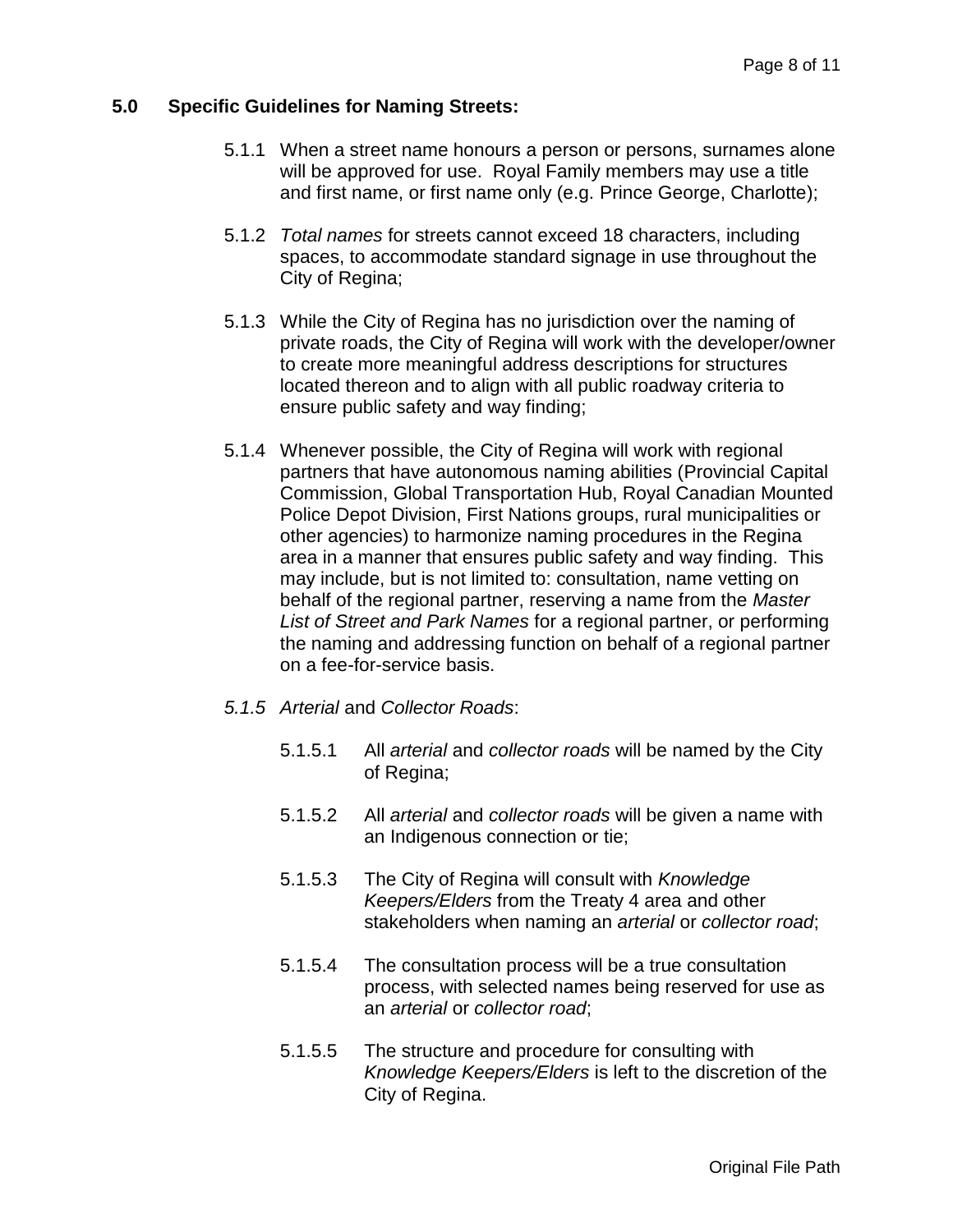- 5.1.6 Developers will be allowed to name all *local roads* within a concept plan in accordance with these guidelines;
- 5.1.7 Roads on Annexed Land:
	- 5.1.7.1 The City of Regina will name all roads on annexed land;
	- 5.1.7.2 The City of Regina will grandfather in common names for roads on annexed land whenever possible;
	- 5.1.7.3 If common names for roads on annexed land are not in compliance with these guidelines, the City of Regina will select a new name for the road;
	- 5.1.7.4 Wherever possible, first preference for new names for roads on annexed land will be given to names with an Indigenous connection.
- 5.1.8 Streets Named for Neighbourhoods:
	- 5.1.8.1 One street within a neighbourhood plan may bear the name of the neighbourhood;
	- 5.1.8.2 Any street bearing a name of a neighbourhood may not continue into another neighbourhood. The street must terminate within the named neighbourhood.

#### **6.0 Specific Guidelines for Naming Parks:**

- 6.1.1 This policy does not apply to parks or features within a park where sponsorship has been provided by third-party organizations. In that case, the sponsorship policy will take precedence over these guidelines;
- 6.1.2 When a park name honours a person or persons, first and last names may be approved for use. Royal Family members may use a title and first name, or first name only (e.g. Prince George, Charlotte);
- 6.1.3 There is no character limit to park signage, therefore park names may include both first and last names;
- 6.1.4 The City of Regina shall consider park names that are in compliance with these guidelines, which are proposed by the following sources:
	- 6.1.4.1 The local community association or zone board;
	- 6.1.4.2 The developer of the park or subdivision;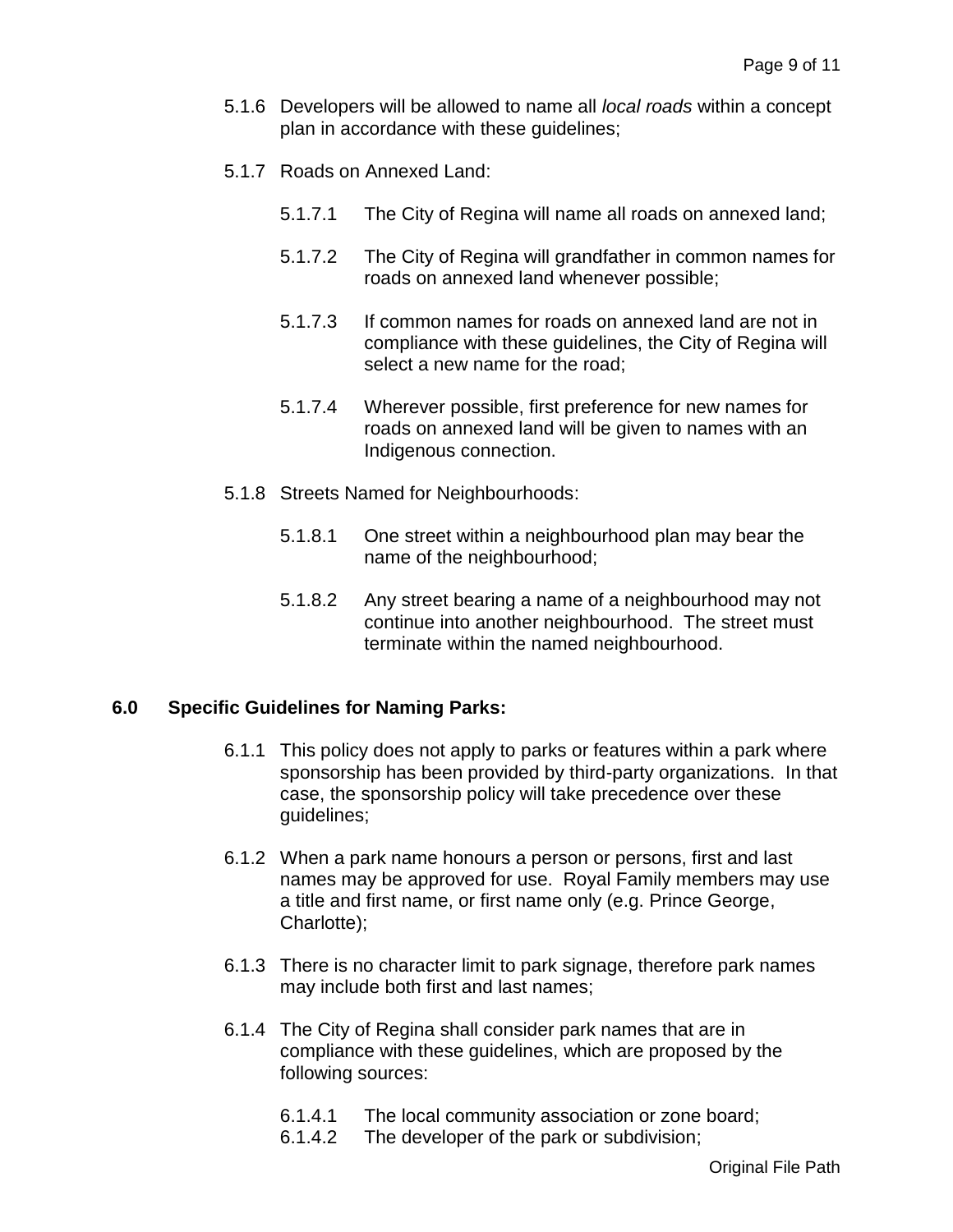- 6.1.4.3 User groups, organizations or residents of the area.
- 6.1.5 When a name is proposed for a specific park, the Community Services Department shall forward the proposed name for review by:
	- 6.1.5.1 The affected community association in the case of a neighbourhood level park;
	- 6.1.5.2 The affected zone board in the case of a zone level park;
	- 6.1.5.3 The adjacent zone board and the adjacent community association in case of a new subdivision where a community association does not yet exist; and
	- 6.1.5.4 The affected user groups in the case of a municipal park.
- 6.1.6 If the park is located on a joint use site involving the City of Regina and either the public or separate school board, or if the site is adjacent to a school, the Community Services Department shall consult with the school board prior to naming the park;
- 6.1.7 In the case of a proposed renaming, the Community Services Department shall arrange for a public consultation process in cooperation with the respective community association, zone board or user group to consult those affected by the name change;
- 6.1.8 Elements within zone and municipal parks that are distinct and separate such as athletic fields, pavilions, plazas and waterfalls may also be named in accordance with these guidelines at the discretion of the City of Regina.

# **7.0 Roles & Responsibilities**

The City Clerk, working through the *Civic Naming Committee*, has delegated authority to approve a street or park name change under 4.11.1.1 or 4.11.1.2.

The Office of the City Clerk is responsible for providing committee support for the *Civic Naming Committee*, including maintaining the list of street and park names approved for use.

The *Civic Naming Committee* is responsible for adjudicating street and park name applications in accordance with this guideline.

City Council is responsible for adjudicating street or park name changes submitted under 4.11.1.3.

City departments are responsible for ensuring that street and park names suggested for use in new neighbourhoods are in compliance with these guidelines.